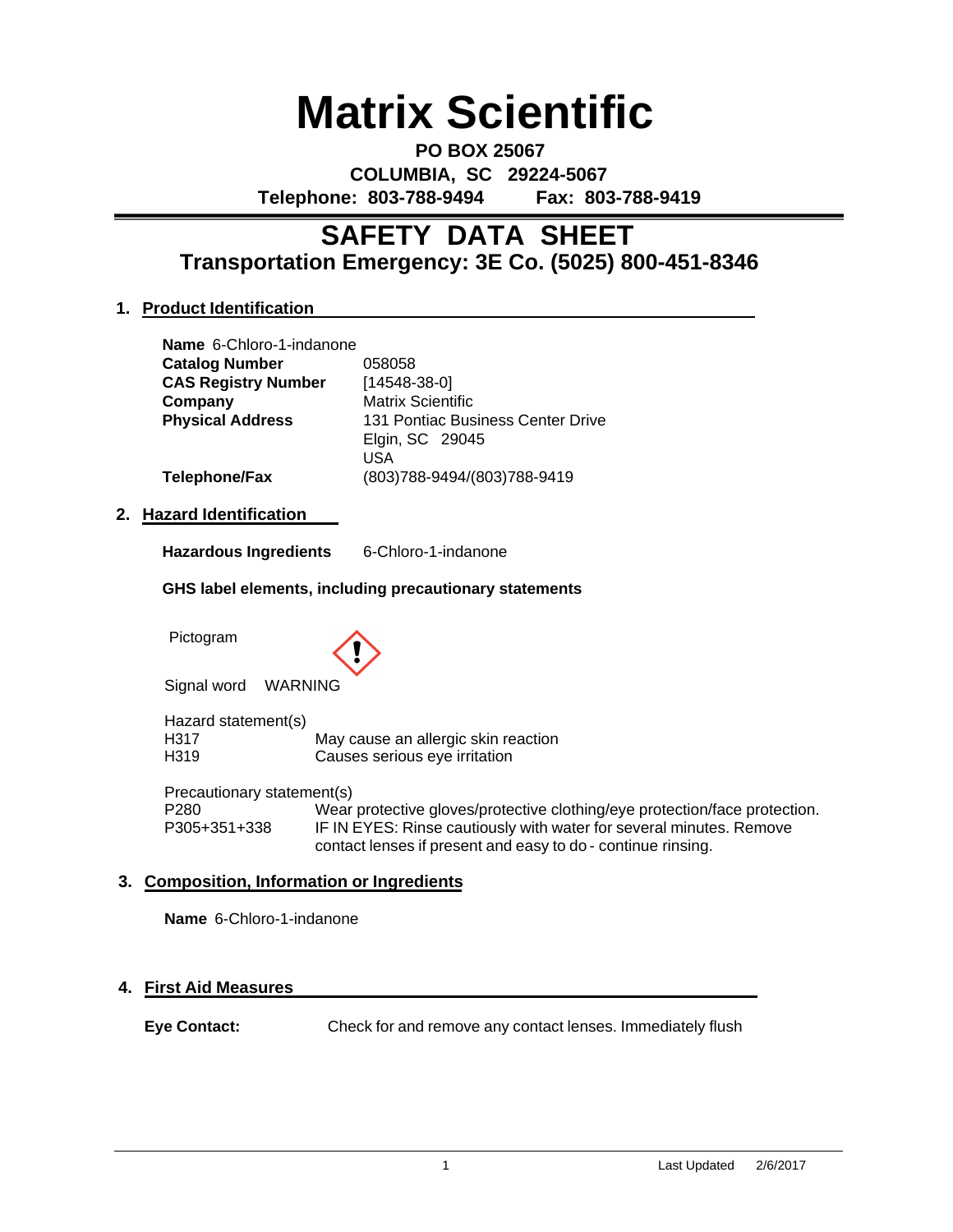|                      | eyes with clean, running water for at least 15 minutes while keeping eyes<br>open. Cool water may be used. Seek medical attention. |
|----------------------|------------------------------------------------------------------------------------------------------------------------------------|
| <b>Skin Contact:</b> | After contact with skin, wash with generous quantities of running water.                                                           |
|                      | Gently and thoroughly wash affected area with running water and non-                                                               |
|                      | abrasive soap. Cool water may be used. Cover the affected area with                                                                |
|                      | emollient. Seek medical attention. Wash any contaminated clothing prior to                                                         |
|                      | reusing.                                                                                                                           |
| Inhalation:          | Remove the victim from the source of exposure to fresh, uncontaminated                                                             |
|                      | air. If victim's breathing is difficult, administer oxygen. Seek medical                                                           |
|                      | attention.                                                                                                                         |
| Ingestion:           | Do NOT induce vomiting. Give water to victim to drink. Seek medical                                                                |
|                      | attention.                                                                                                                         |
|                      |                                                                                                                                    |

#### **5. Fire-Fighting Measures**

| <b>Extinguishing media:</b><br><b>Special fire fighting</b> | Carbon dioxide, dry chemical powder, alcohol or polymer foam.                                             |
|-------------------------------------------------------------|-----------------------------------------------------------------------------------------------------------|
| procedures:                                                 | Wear self-contained breathing apparatus and protective clothing to prevent<br>contact with skin and eyes. |
| Unusual fire and<br>explosion hazards/<br>decomposition of  |                                                                                                           |
| product:                                                    | Emits toxic fumes under fire conditions.                                                                  |

#### **6. Accidental Release Measures**

Steps to be taken if material is spilled or otherwise released into the environment - Wear Appropriate respirator, impervious boots and heavy rubber (or otherwise impervious) gloves. Scoop up solid material or absorb liquid material and place into appropriate container. Ventilate area and wash affected spill area after pickup is complete. Wash skin immediately with plenty of water. Place solid or absorbed material into containers and close for disposal.

# **7. Handling and Storage**

Avoid prolonged exposure. Use caution when handling. Exposure to any chemical should be limited. Do not breath dust or vapor. Have safety shower and eye wash available. Do not get in eyes, on skin or on clothing. Keep container tightly closed. Store in a cool, dry, well-ventilated place. Ensure adequate ventilation during use. Use only in a chemical fume hood. To the best of our knowledge, the health hazards of this product have not been fully investigated. This product is provided solely for the purpose of research and development.

# **8. Exposure Controls and Personal Protection**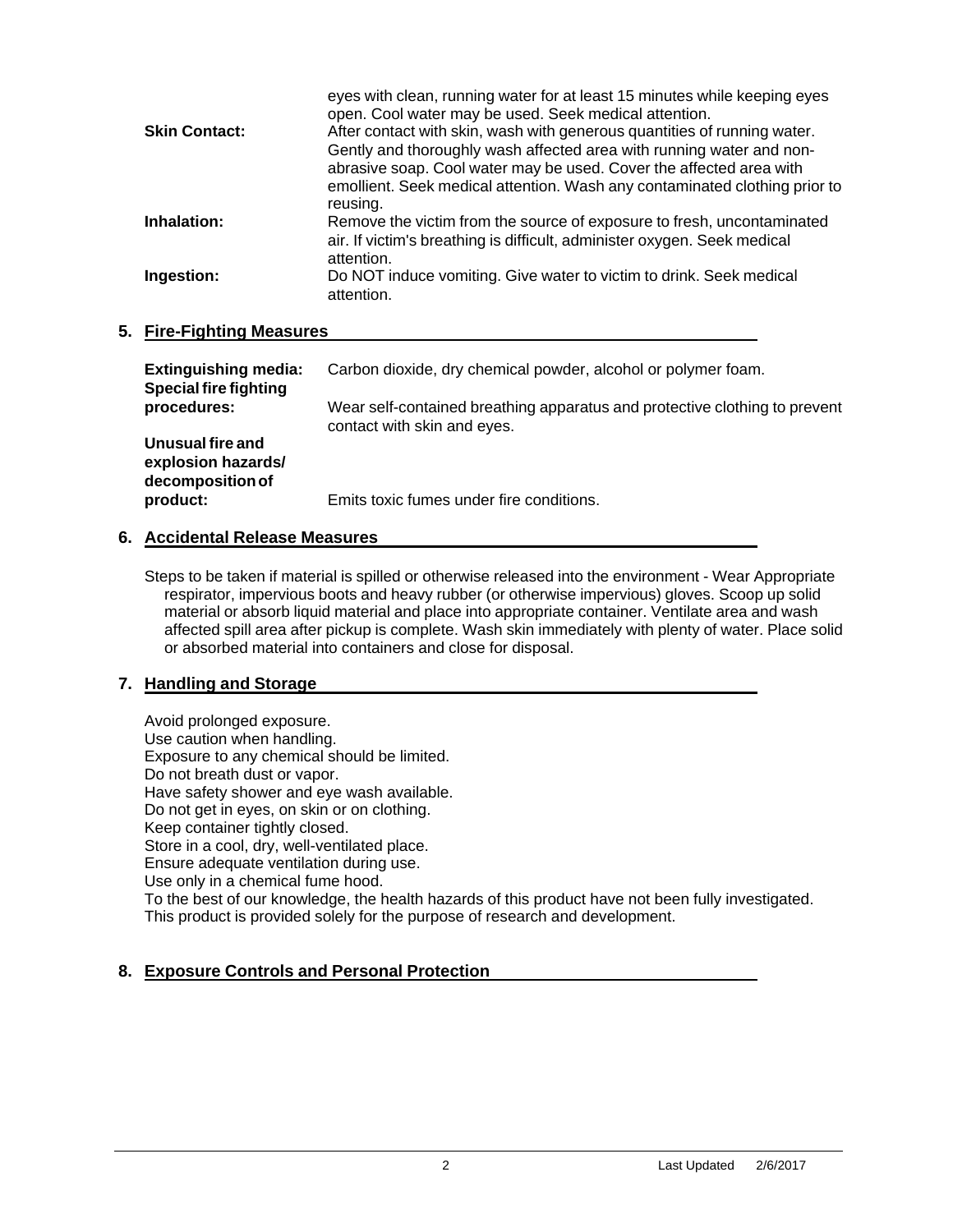Wear Protective safety goggles. Wear chemical-resistant gloves. Wear protective clothing and chemical resistant boots. Ensure ventilation during use. After contact with skin, wash immediately.

# **9. Physical and Chemical Properties**

**Appearance:** solid **Molecular Formula:** C9H7ClO **Molecular Weight:** 166.61

#### **10. Stability and Reactivity**

| Incompatibilities:                   | Strong oxidizing agents<br>Strong acids and bases |  |  |  |
|--------------------------------------|---------------------------------------------------|--|--|--|
| <b>Hazard Decomposition Products</b> |                                                   |  |  |  |
| Carbon                               | carbon monoxide                                   |  |  |  |
|                                      | carbon dioxide                                    |  |  |  |
| <b>Chlorine</b>                      | hydrogen chloride                                 |  |  |  |

#### **11. Toxicological Information**

#### **Acute effects:**

Irritant

May be harmful by ingestion and inhalation.

Material is irritating to mucous membranes and upper respiratory tract.

To the best of our knowledge, the toxicological properties of this product have not been fully investigated or determined.

# **12. Ecological Information**

| <b>Mobility:</b>             | Data not known    |
|------------------------------|-------------------|
| <b>Persistence and</b>       |                   |
| degradability:               | No data available |
| <b>Cumulative potential:</b> | No data available |
| Other adverse effects:       | No data available |

# **13. Disposal Considerations**

Absent other actions demanded by federal or local regulations - Dissolve or mix the material with a combustible solvent and burn in a requlated, chemical incinerator equipped with after burner and scrubber.

Observe all federal, state and local laws.

# **14. Transport Information**

**Shipping Name** Classed non-hazardous for shipment